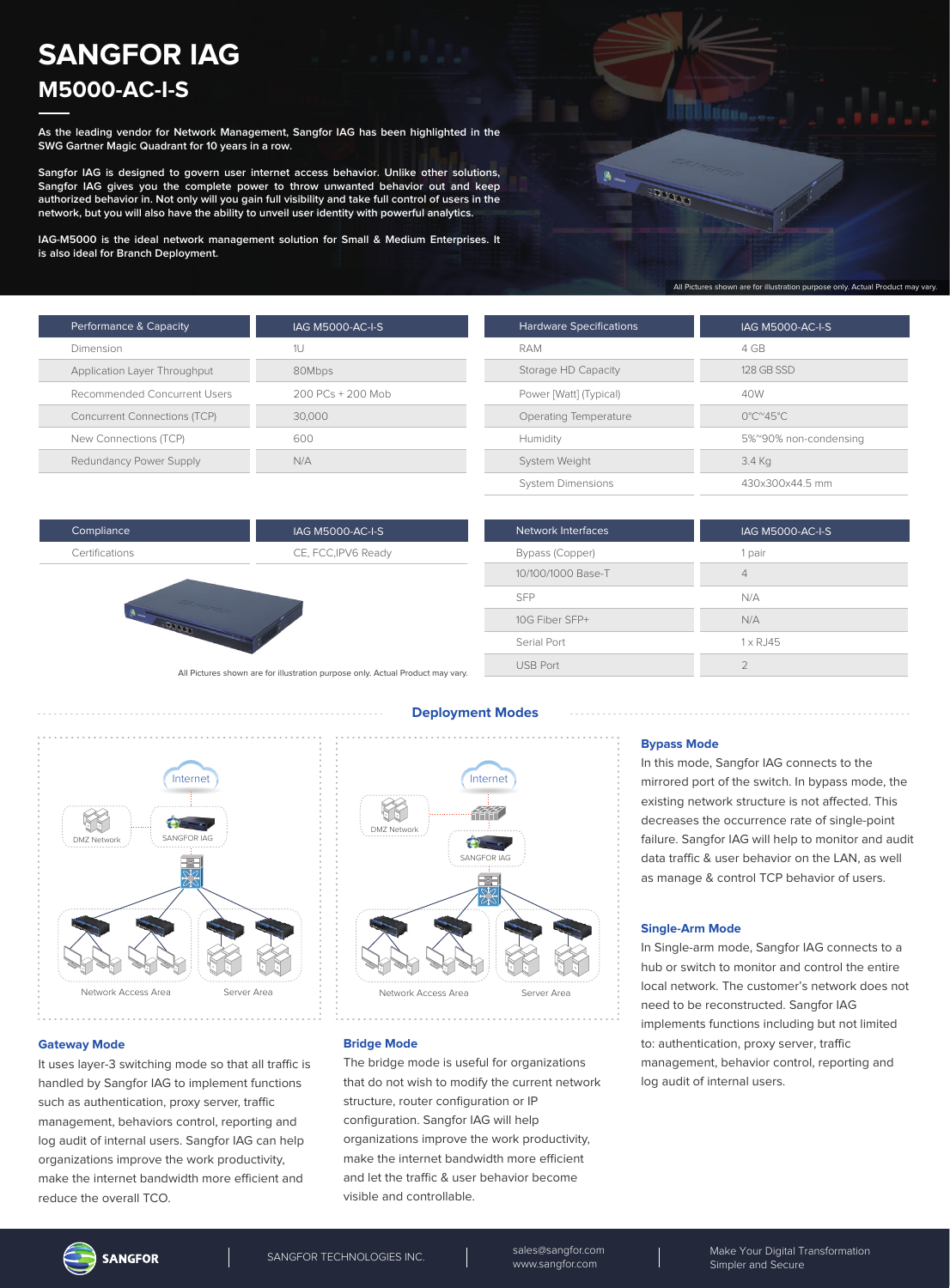#### 1 **Unified Management of all Clients in the Entire Network**

Sangfor IAG can effectively control both Wired and Wireless networks, achieving Unified Management of all clients in the entire network. Rich and flexible authentication methods, such as username/password, IP/MAC binding, etc., as well as value-added marketing authentication methods (QR code, SMS, WeChat, Facebook, Alipay, etc.) are available in Sangfor IAG. It can also control permissions based on user, application, location and client types.

#### **(2) Intelligent Control with Visibility of User Behavior & Traffic**

Sangfor IAG is able to manage and control network applications & web browsing more conveniently and accurately. It has one of the largest application signature database and URL database, which are updated every 2 weeks. Its bulk management mode for large enterprises greatly improves the productivity and efficiency.

Thanks to three unique major traffic management technologies (Dynamic Traffic Control, Intelligent Flow Control, Quota Control) of Sangfor IAG. the bandwidth utilization can be improved by more than 30%.

#### 3 **Simple & Intuitive Reporting for Simpler Network Management**

SANGFOR IAG is built-in with an Advanced Report Center, which supports various customized reports based on traffic statistics, queries, ranking, times and behavior of user & user groups, helping enterprises analyze the root causes of all network issues. IT managers are provided with all the detailed information they need to know about their network, including Internet access activities, bandwidth consumption and viewed contents.

Reports are self-generated and automatically & regularly sent to an appointed e-mail address to effectively assist in the network design, secure it and optimize the usage of the bandwidth.

#### 4 **Business Intelligence**

The Sangfor Business Intelligence platform is based on Hadoop and adapted to Mapreduce data process technology & NoSQL database to perform TB data query' s in seconds and makes data processing more efficient and intelligent. Traffic identification distinguishes between user and machine traffic while the Graph Computing and Machine Learning performs modeling analysis of all traffic. Scenario based applications brings you the best ever operation experience.



All Pictures shown are for illustration purpose only. Actual Product may vary.



## **User Authentication and Management**

Mapping and identifying users | IP/MAC binding, hostname, USB Key, SMS, QR-Code, Portal, WeChat, Facebook, etc. | User accounts importing and synchronizing from LDAP, CAM3, etc. | SSO integration: AD/POP3/Proxy/Radius, 3rd party authentication device and DB Server.



### **Access Control | SSL Decryption**

Application control | URL filtering | Search Engine Control, Enhanced Email/IM control | File filtering | SSL traffic control | Illegal Wi-Fi.



#### **Proxy Avoidance Protection**

Anti-Proxy with Endpoint Secure Integration | Anti-proxy with IAG application signature database.



#### **Bandwidth Management**

BM according to specific object/policy | International & Domestic BM | Bandwidth Guarantee & Limitation | Multi-level SON Channel | Dynamic BM | Virtual line | Multiplexing and intelligent routing.



#### **Report Center**

Report based on application traffic, user behavior, etc. | Graphical reports by counts, ranking, comparison, trends analysis with statistics, pie, bar, line chart, etc. | Real time report | Content log for IM chat records, emails, forum posts, etc. | Customized CIO report | Built-in internal and optional external report center | Export to CSV or PDF format.



#### **Management & Deployment**

Centralized management support | Proxy functions: HTTP/HTTPS Sockets 4/5, ICAP | HA support (A/A,A/P), Hardware bypass | Deployment mode: Route, Bridge, Double Bridge, Bypass, Single-arm | Built-in Firewall | IPsec VPN.



#### **Endpoint Security Compliance**

Ingress Client Based (Agent) | Ingress Client rule based on Login domain, operating system, process, file, registry, task, patch, access check, access control, external device control, windows account, anti-defacement and anti-virus software related to update and database version | Traffic Based (Agentless) | Traffic Based rule based on Check personal software and enterprise software for anti-virus destination server IP heartbeat.



#### **Asset Management**

Asset Discovery: Identify and list of IOT devices, advanced search and filter, export to csv | Asset Classification: Categorize endpoint type based on host, mobile endpoint, network device, dumb endpoint, medical equipment, network endpoint sharing and custom | Endpoint Check: Rule configured based on ingress client based (agent) and traffic based (agentless).